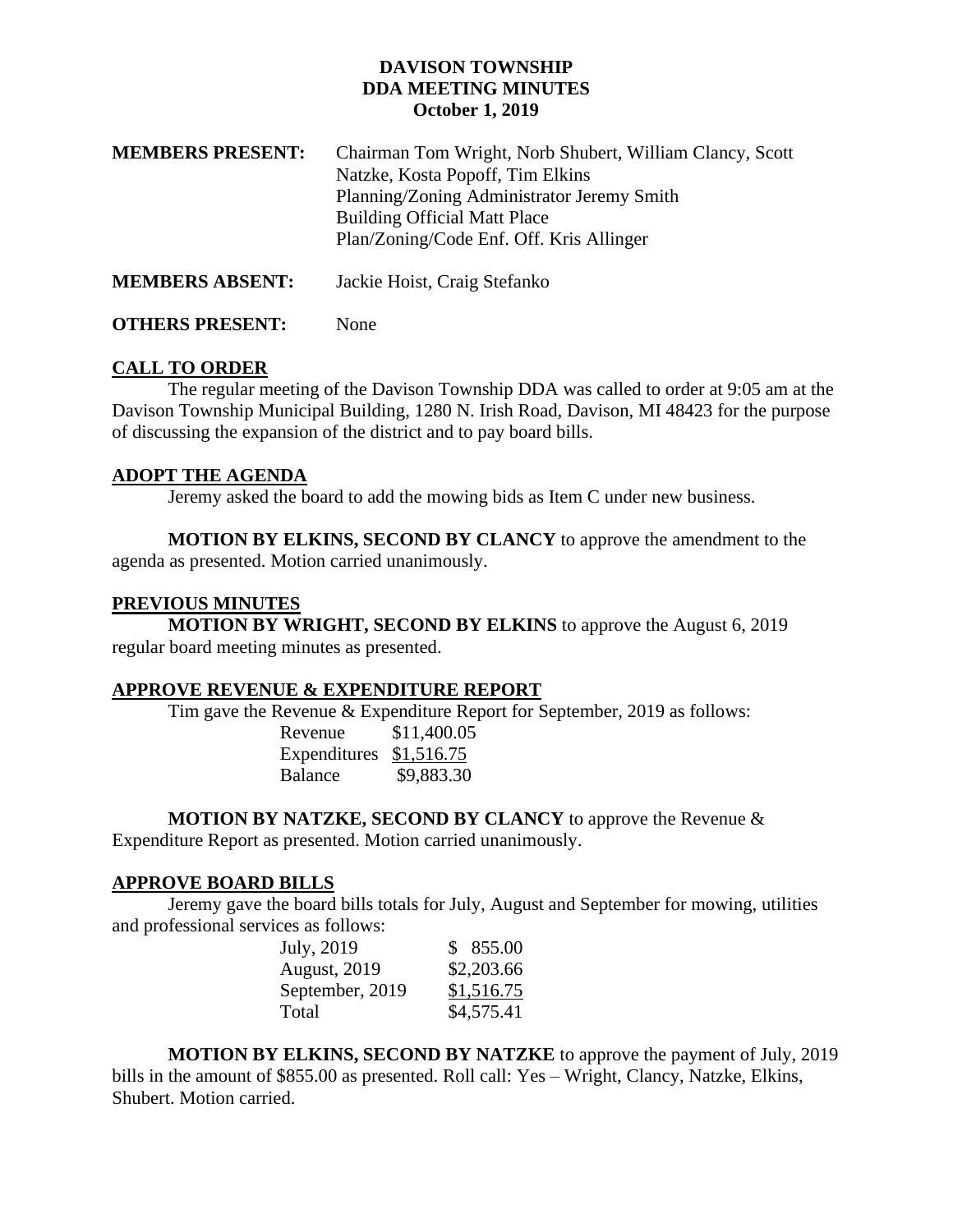### **DAVISON TOWNSHIP DDA MEETING MINUTES October 1, 2019**

**MOTION BY ELKINS, SECOND BY SHUBERT** to approve the payment of August, 2019 bills in the amount of \$2,203.66 as presented. Roll call: Yes- Clancy, Natzke, Elkins, Shubert, Wright. Motion carried.

**MOTION BY ELKINS, SECOND BY SHUBERT** to approve the payment of September, 2019 bills in the amount of \$1,516.75 as presented. Roll call: Yes- Natzke, Elkins, Shubert, Wright, Clancy. Motion carried.

### **PUBLIC COMMENT**

The public comment period was opened at 9:11 am and there were no comments.

### **UNFINISHED BUSINESS DDA Expansion Timeline**

Jeremy explained that as of September 18, 2019 we have completed the declaration of intent to expand the boundaries of the DDA District, published notices of the hearing, collected the address' of the expansion of the district, mailed notices to the taxing authorities and held the public hearing to propose the Ordinance to expand the DDA District. At this point we have to wait 60 days after the public hearing for the taxing authorities to submit a resolution to the Township Clerk requesting its taxes not be subject to capture. After that, the Township Board will hold a hearing to pass the first reading of the Ordinance to expand the district. We are right on schedule to be able to capture the 2019 Taxable Value for our base year.

#### **NEW BUSINESS DDA By-Laws**

The By-Laws were given to all the members of the DDA Board to review. If there were to be changes it would need to be done by the next regular board meeting.

Kosta Popoff arrived at 9:20 am.

### **Pattern Book**

Tim explained that this is the original pattern book in which to establish a design guideline for the business district, multiple-family, commercial and industrial Zoning Districts. He asked the board members to review the book to discuss any changes that they would like to see made to the DDA District. He would like to establish the district as designed from the book so people are aware of Davison Township boundaries and make the DDA District more aesthetically appealing in the near future.

### **Mowing Bid Proposals**

Matt explained that the areas along the west side of Irish Road from Lions Gate south to the property line of the first home south of Black Creek and the area on the east side of Irish Road around the Black Creek Bridge are in need of maintenance. He received a proposal from the current lawn maintenance company, D&M Services Pro, LLC in the amount of \$300.00 for the initial clean up and \$50.00 to mow the west side of Irish Road, and \$30.00 for the area around the bridge.